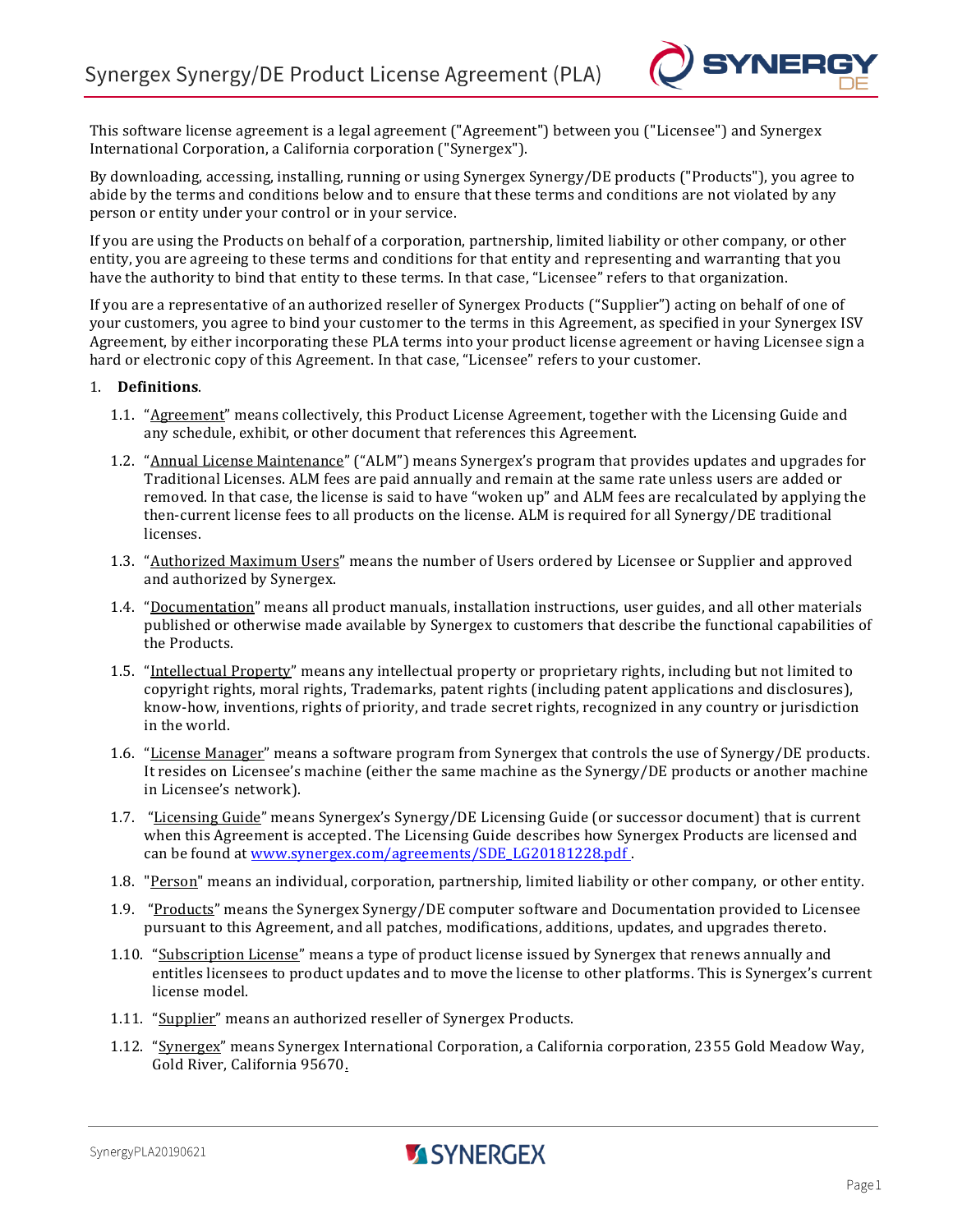

- 1.13. "Synergy License Web Service" means a web service from Synergex that communicates with License Manager running on Licensee's machine. License Manager transmits license data to the Synergy License Web Service and automatically retrieves updated product keys when updates are available.
- 1.14. "Trademarks" means trademarks, service marks, trade names, logos, labels, taglines and designs, whether or not registered.
- 1.15. "Traditional License", also called "non-subscription license", means a type of product license from Synergex that does not expire, cannot be moved to another platform, and requires ALM. Synergex no longer issues new licenses of this type.
- 1.16. "User" means an entity that accesses the Products, including without limitation a person logged in to the computer (in other words, an application user), a process, a service, a browser session, and a mobile app (native or web). A User may access the Products directly or across a network and may access them from a non-Synergy application. See the Licensing Guide for additional details.

### 2. **License Grant.**

- 2.1. Grant. Subject to the terms and conditions of this Agreement, Synergex grants Licensee a non-exclusive, non-transferable, revocable license to use the Products only for Licensee's internal business purposes as provided in this Agreement.
- 2.2. Platform. When Licensee orders Products from Synergex, Licensee specifies the platform on which Licensee will use the Products. (Each platform has a different Synergy/DE system code.) If the Products are licensed under a Subscription License, upon notification to Synergex, Licensee may move the Products to a different platform any number of times. If the Products are licensed under a Traditional License, Licensee may only use the Products on the platform for which they were originally ordered.
- 2.3. Concurrent User Licensing. Synergy/DE products are licensed for the number of Users that may use the Products concurrently, which in some cases will be the number of Users of a software application accessing the Products across a network, as further described in the Licensing Guide. (SQL Connection is an exception. See Section 2.3.1.) The Products may only be used concurrently by the Authorized Maximum Users for such Products.
	- 2.3.1. SQL Connection. Licensing for SQL Connection is based on the number of connections made from the Synergy application(s) to third-party databases, as further described in the Licensing Guide.
- 2.4. Obligation to Ensure Accuracy of User Count. Licensee shall ensure at all times that the number of actual Users does not exceed the Authorized Maximum Users and shall promptly inform Synergex or Supplier of any discrepancies between the actual number of Users and the Authorized Maximum Users. Upon request from Synergex or Supplier, Licensee shall promptly provide to Synergex or Supplier full, clear and accurate records of the actual number of Users for each Product during the term of this Agreement, including without limitation the time periods during which they were Users. If the actual number of Users at any time was more than the Authorized Maximum Users, Licensee shall pay to Synergex or Supplier the amounts that would have been paid to Synergex or Supplier had such additional Users been identified as Users for such periods.
- 2.5. Audit. Synergex shall have the right, on reasonable written notice of at least 10 days and during Licensee's regular business hours, but not more than once in each calendar quarter, to audit and inspect Licensee's books of account and records insofar as they relate to the use of the Products. Such audit and inspection shall be at Synergex's expense, unless such audit and inspection shows an underpayment of fees by Licensee to Synergex or Supplier of 5% or more for any time period; in such case, Licensee will reimburse Synergex for the cost and expense of such audit and inspection.
- 2.6. Licensing Guide. Additional details and specific examples of Synergex licensing policies are included in the Licensing Guide, located at [http://www.synergex.com/agreements/SDE\\_LG20181228.pdf.](http://www.synergex.com/agreements/SDE_LG20181228.pdf) Licensee agrees to the policies and methodologies set forth in the Licensing Guide.
- 3. **Restrictions.** Licensee agrees it will not use, or purport to grant any right to use, the Products or any portion thereof except as authorized herein. Licensee will not, and will not allow any Person to (a) copy or otherwise reproduce any Product in whole or in part; (b) reverse engineer, decompile, disassemble, or otherwise attempt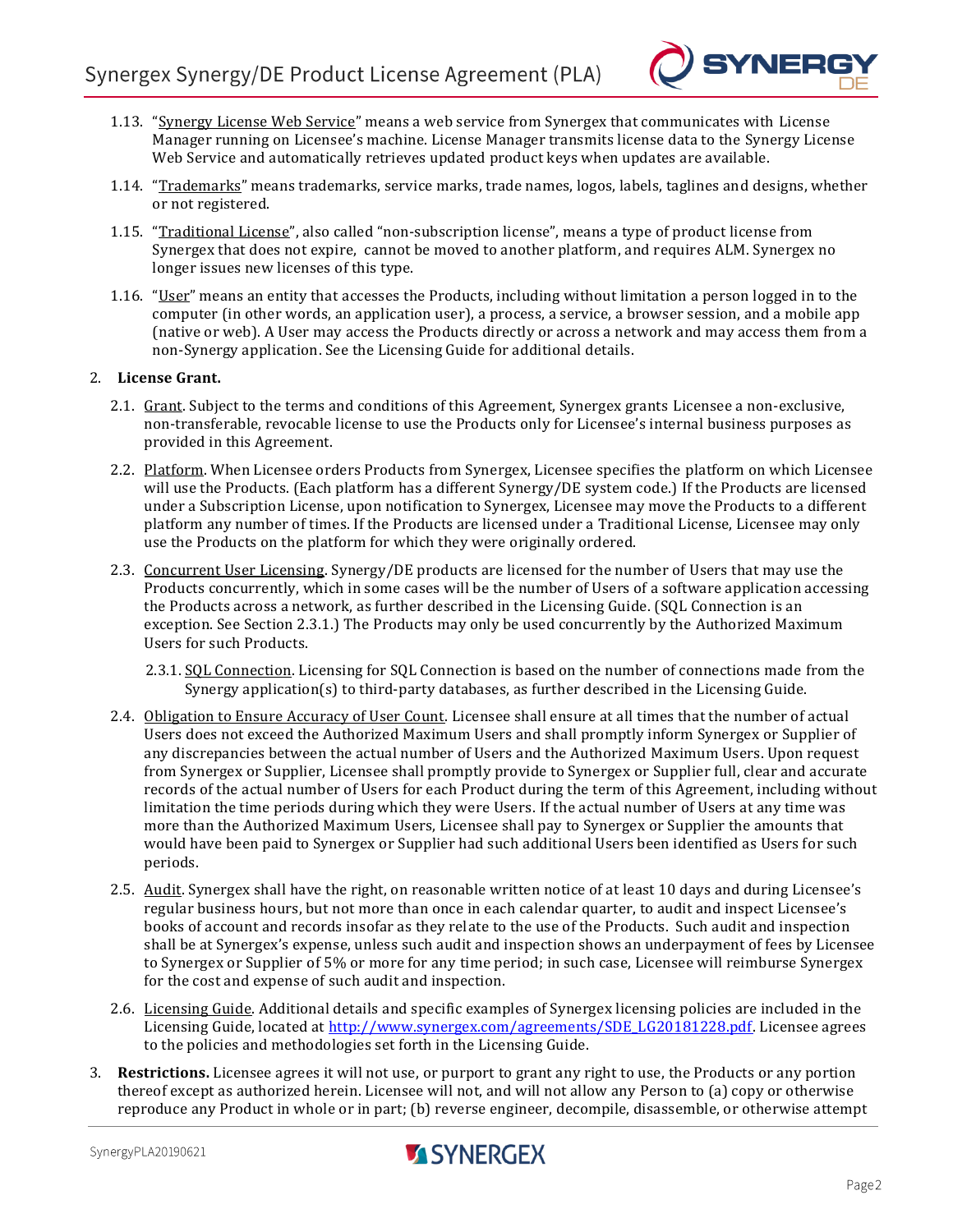

to derive the source code form or structure of any Product; (c) provide, sell, lease or otherwise transfer any Product, or any rights to use or access any Product, to any Person; (d) remove any proprietary notices or labels displayed on the Products; or (e) bundle the Products with or into any other offering or solution for sale, resale or lease to any Person, unless expressly authorized to do so in writing by Synergex.

- 4. **Product Key Updates and License Data Transmission**. License Manager will periodically connect to the Synergy License Web Service, check for product key updates, and automatically download and install product keys. In order for License Manager to obtain these updates, and to ensure proper operation of the Products, License Manager transmits license and usage data from Licensee's machine(s) to the Synergy License Web Service. This data may include without limitation a list of Licensee's licensed products, product keys, registration strings, installation codes, Synergy/DE versions, operating systems and versions, error conditions, licensee names, license numbers, and license usage information. By accepting this Agreement, Licensee agrees to have Licensee's machine(s) receive these automatic product key updates and transmit this data without any additional notice. Licensee acknowledges that because License Manager will require access to the Synergy License Web Service, if the machine on which License Manager is running loses connection with the Synergy License Web Service for an extended period of time, the Products may stop working.
- 5. **Installer Data Transmission**. Synergex product installers transmit installation, operating system, and machine specification data that Synergex aggregates, monitors, and analyzes to ensure proper operation of Synergex products and to identify opportunities for product improvements. By accepting this Agreement, Licensee agrees to have Licensee's machine(s) transmit this data without any additional notice.

# 6. **Proprietary Rights.**

- 6.1. Ownership; Non-Circumvention of Rights. Licensee agrees it has no rights with respect to the Products or Synergex's Intellectual Property other than those rights expressly granted by this Agreement. Synergex is and shall remain the exclusive owner of all right, title and interest in and to the Products and its Intellectual Property, any materials relating thereto, the methods and concepts utilized therein, and any modifications, enhancements, customizations, updates, revisions, improvements or derivative works thereof made, conceived, reduced to practice or learned or that are based on or derived from the Products or any Intellectual Property licensed hereunder. Licensee hereby represents and warrants that Licensee will not take any action that will circumvent or interfere with Synergex's ownership of, assert any claim or interest in, or lessen the worth of Synergex's Products or Intellectual Property.
- 6.2. Use of Trademarks. Notwithstanding the provisions of Section 4.1, each party further agrees to permit the other party to use its Trademarks on the other party's web sites, marketing literature, and other material where appropriate, in such form and manner as is reasonably acceptable to, and subject to approval of, the other party. Each party shall specifically state that the other party's Trademarks are the sole and exclusive property of the party owning the Trademark.
- 6.3. Feedback. From time to time, Licensee may provide to Synergex comments, questions, ideas, or other information about the Products ("Feedback"). Licensee hereby grants to Synergex a non-exclusive, irrevocable, royalty-free license to use, reproduce, incorporate, disseminate, and otherwise exploit any Feedback in its products (provided Synergex does not disclose any confidential information of Licensee). Licensee represents and warrants that Synergex's commercial use of Feedback will not violate the personal, proprietary or intellectual rights of any third party.
- 7. **Fees.** License fee rates and policies are as established in a separate agreement or other authorized arrangement (for example, order schedule, invoice, facsimile, or e-mail) between Licensee and Synergex or between Licensee and Supplier.

## 8. **Term & Termination.**

- 8.1. Term. This Agreement will become effective ("Effective Date") when Licensee accepts the terms and conditions of the Agreement, either by clicking an "I ACCEPT" button or by signing a hard or electronic copy of the Agreement, and it will remain in effect in accordance with the appropriate license term specified below.
	- 8.1.1. Subscription License Term. If the Products are licensed under a Subscription License, as typically indicated by an Order Schedule with "Subscription" specified in the product description, the initial

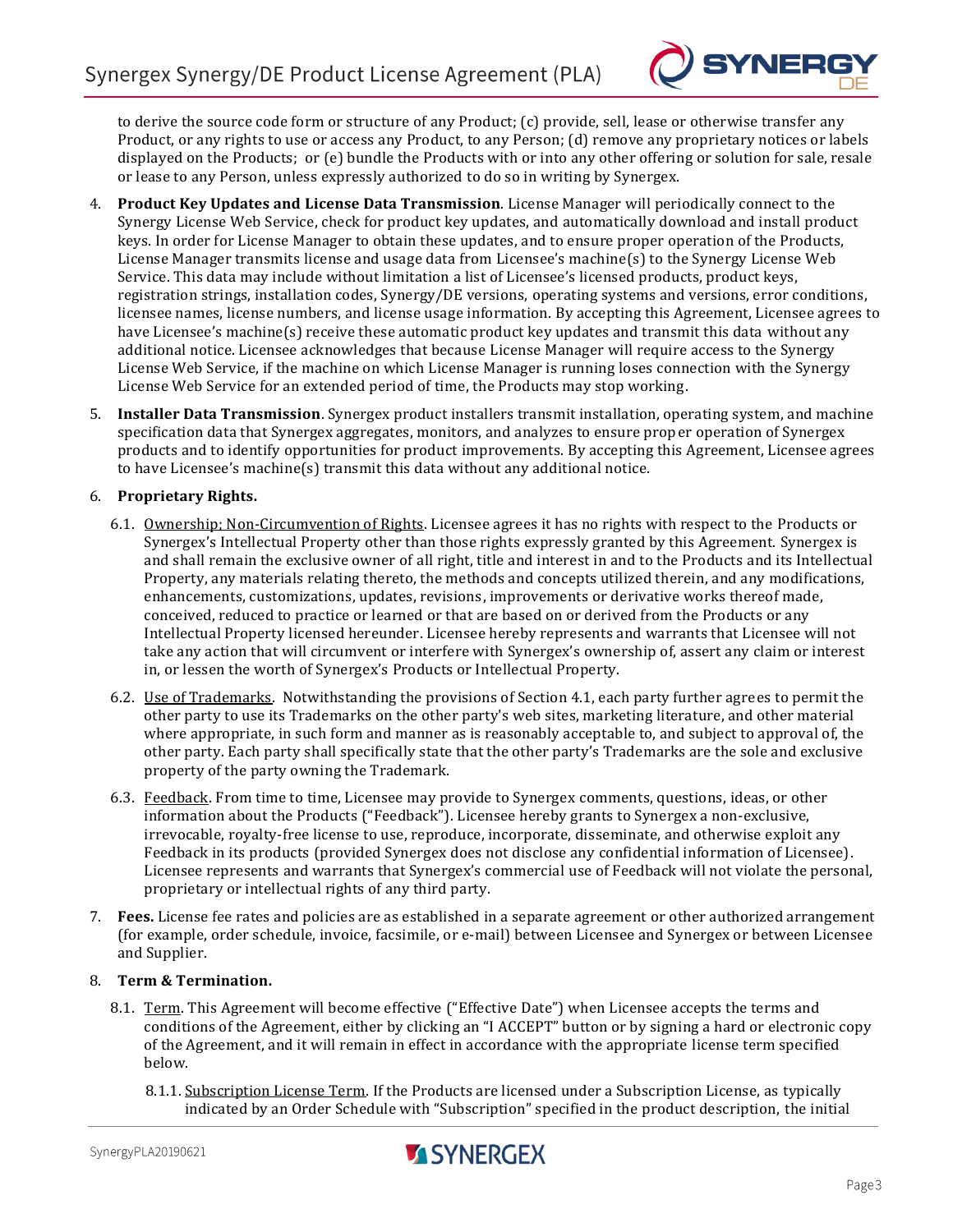

term of the license will begin on the effective date of the initial Order Schedule for the license and will continue in effect for the period including the month in which the license commenced and the 12 consecutive months thereafter, and (subject to payment of annual subscription fees on a timely basis) thereafter for successive one-year terms, unless terminated as provided herein.

- 8.1.2. Traditional (non-subscription) License Term. If the Products are licensed under a Traditional License, as typically indicated by an Order Schedule that does not include "subscription" in the product description, the term of the license will begin on the effective date of the initial Order Schedule for the license and will continue in effect for a period of not more than twenty (20) years, or until otherwise terminated as provided herein.
- 8.2. Termination. Either party may terminate this Agreement for cause upon 30 days written notice of a material breach to the other party if such breach remains uncured at the expiration of such notice period. This Agreement also may be terminated by either party immediately and without notice if the other party becomes insolvent, files a petition in bankruptcy or petition for other similar relief, or c eases to conduct business in the ordinary course, and such condition is not remedied within 30 days of its occurrence.
	- 8.2.1. Subscription License Termination. If the Products are licensed under a Subscription License, either party may terminate this Agreement at the end of the then-current subscription license term by giving the other party notice of non-renewal at least 60 days prior to the end of the term.
	- 8.2.2. Effect of Termination: Survival of Obligations. Licensee's obligations under this Agreement shall survive any termination or expiration of the Agreement.
	- 8.2.3. Effect of Termination: Suspension of Products. If the Products are licensed under a subscription license, in the event that this Agreement is terminated by Synergex for cause, in addition to any of its other rights or remedies, Synergex reserves the right to withhold product keys from Licensee, which may cause the Products to stop working.
- 8.3. Removal of Products. Upon termination of this Agreement, Licensee shall immediately cease use of the Products and remove from Licensee's systems all copies of the Products, and all derivative works, in its possession or control. This includes deleting all Products and derivative works from all hard drives, networks, and other storage media where they reside. Within 15 days after termination, Licensee shall provide to Synergex or Supplier written certification, signed by an executive officer of Licensee, that all copies of the Products have been removed.

## 9. **Warranties; Remedies; Indemnification.**

- 9.1. Warranties; Remedies. Synergex warrants that the Products, when properly installed and used in accordance with Synergex's instructions, will conform in all material respects to the applicable Documentation, provided, that Licensee is not otherwise in breach of this Agreement. HOWEVER, SYNERGEX DOES NOT WARRANT THAT THE PRODUCTS, OR USE OF THE PRODUCTS, WILL BE ERROR FREE; NOR DOES IT MAKE ANY WARRANTY AS TO THE RESULTS THAT MAY BE OBTAINED FROM USE OF THE PRODUCTS. THE PRODUCTS ARE PROVIDED "AS IS" AND SYNERGEX DISCLAIMS ALL WARRANTIES, EXPRESS OR IMPLIED, INCLUDING, BUT NOT LIMITED TO, IMPLIED WARRANTIES OF MERCHANTABILITY AND FITNESS FOR A PARTICULAR PURPOSE AND NONINFRINGEMENT. SYNERGEX'S ENTIRE RESPONSIBILITY SHALL BE, AT SYNERGEX'S OPTION, EITHER (A) TO MAKE AVAILABLE TO LICENSEE ALL PUBLISHED PATCHES, UPDATES, AND UPGRADES MADE BY SYNERGEX TO THE PRODUCTS DURING THE TERM OF THIS AGREEMENT; OR (B) TO USE REASONABLE EFFORTS TO RESPOND TO WRITTEN NOTIFICATION OF ERRORS RECEIVED FROM LICENSEE OR SUPPLIER. IF SYNERGEX IS UNABLE TO MAKE THE PRODUCTS OPERATE AS WARRANTED, LICENSEE SHALL BE ENTITLED TO TERMINATE THIS AGREEMENT.
- 9.2. LIMITATION OF LIABILITY**.** NOTWITHSTANDING ANYTHING TO THE CONTRARY, SYNERGEX AND ITS SUPPLIERS (INCLUDING BUT NOT LIMITED TO ALL EQUIPMENT, PROPERTY AND SERVICE SUPPLIERS), OFFICERS, AFFILIATES, REPRESENTATIVES, CONTRACTORS AND EMPLOYEES SHALL NOT BE RESPONSIBLE OR LIABLE WITH RESPECT TO ANY SUBJECT MATTER OF THIS AGREEMENT OR TERMS AND CONDITIONS RELATED THERETO UNDER ANY CONTRACT, NEGLIGENCE, STRICT LIABILITY OR OTHER THEORY: (A) FOR ERROR OR INTERRUPTION OF USE OR FOR LOSS OR INACCURACY OR CORRUPTION OF DATA OR COST OF PROCUREMENT OF SUBSTITUTE GOODS, SERVICES OR TECHNOLOGY OR LOSS OF